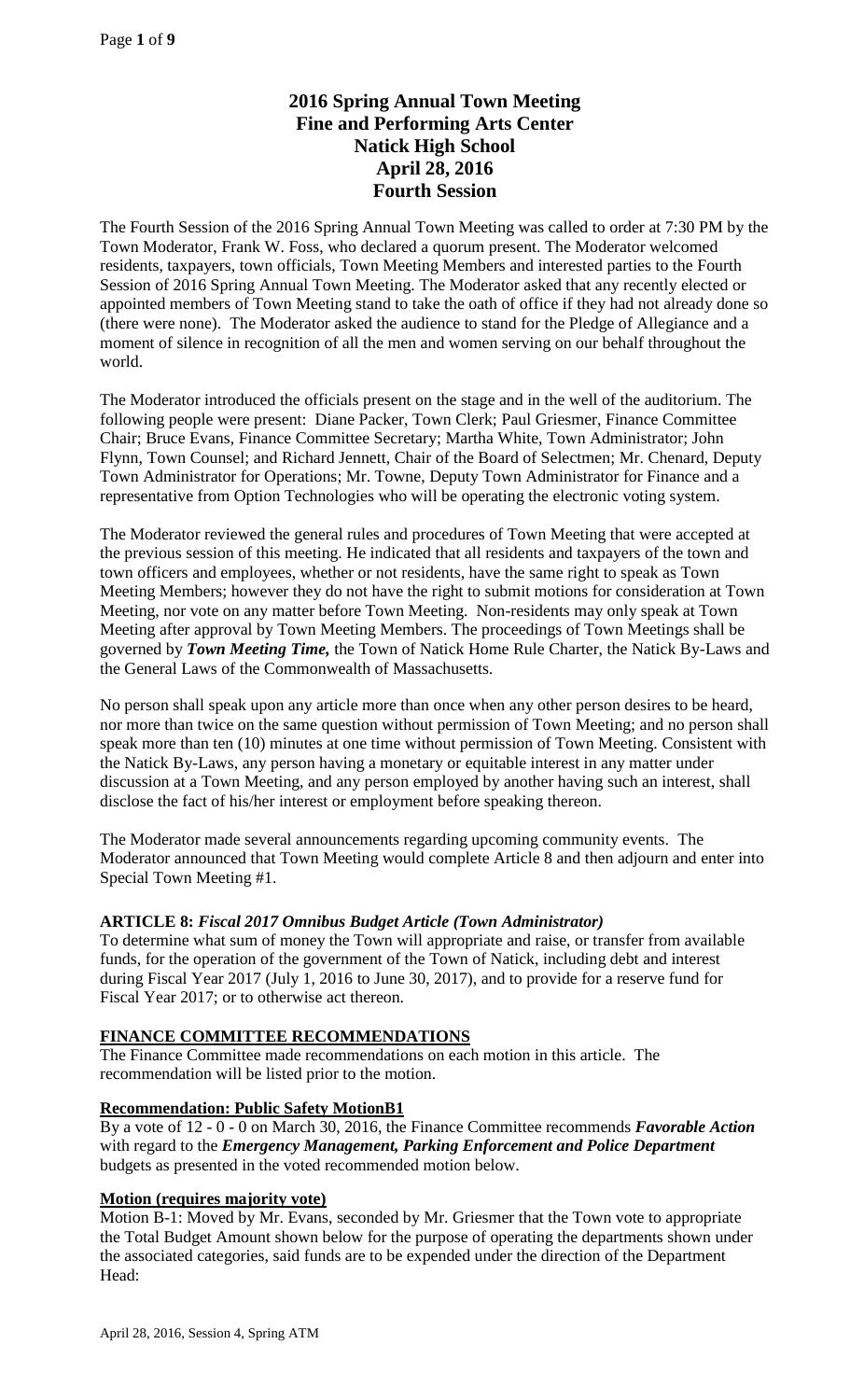| <b>Emergency Management</b><br>Expenses                                                          | \$35,600    |
|--------------------------------------------------------------------------------------------------|-------------|
| <b>Total Emergency Management</b>                                                                | \$35,600    |
| Parking Enforcement                                                                              |             |
| <b>Salaries</b>                                                                                  | \$53,695    |
| Expenses                                                                                         | \$81,704    |
| <b>Total Parking Enforcement</b>                                                                 | \$135,399   |
| Police                                                                                           |             |
| <b>Salaries</b>                                                                                  | \$6,432,579 |
| Expenses                                                                                         | \$218,513   |
| Other Charges & Expenses                                                                         | \$7,500     |
| <b>Total Police</b>                                                                              | \$6,658,592 |
| Total Budget Amount (Emergency Mgt, Parking, Police):                                            | \$6,829,591 |
| And that the above Total Budget Amounts be raised from the following sources: Tax Levy of Fiscal |             |

Year 2017<br>Parking Meter Revenues 66,749,591<br>S80,000 Parking Meter Revenues Total Sources \$6,829,591

*Motion B1 under Article 8 passed by majority vote (98-2-2).*

## **Recommendation: Public Safety Motion B2**

By a vote of 12 - 0 - 0 on March 30, 2016 the Finance Committee recommends *Favorable Action* with regard to the *Fire Department* budget as presented in the voted recommended motion below.

### **Motion (requires majority vote)**

Motion B-2: Moved by Mr. Evans, seconded by Mr. Griesmer that the Town vote to appropriate the Total Budget Amount shown below for the purpose of operating the department shown below, said funds are to be expended under the direction of the Department Head:

| Fire                                                                         |             |
|------------------------------------------------------------------------------|-------------|
| <b>Salaries</b>                                                              | \$7,893,341 |
| <b>Expenses</b>                                                              | \$229,850   |
| <b>Total Budget Amount - Fire</b>                                            | \$8,123,191 |
| And that the above Total Budget Amount be raised from the following sources: |             |
| Tax Levy of Fiscal Year 2017                                                 | \$8,123,191 |
|                                                                              |             |

*Motion B2 under Article 8passed by majority vote (112-1-1).*

### **Motion C: PUBLIC WORKS**

### **Recommendation:**

By a vote of 12 - 0 - 0 on March 30, 2016, the Finance Committee recommends *Favorable Action*  with regard to the **Public Works** budgets as presented in the voted recommended motion below.

### **Motion (requires majority vote)**

Moved by Mr. Evans, seconded by Mr. Griesmer that the Town vote to appropriate the Total Budget Amount shown below for the purpose of operating the department shown under the associated categories, said funds are to be expended under the direction of the Department Head:

| Department of Public Works                              |             |
|---------------------------------------------------------|-------------|
| <b>Salaries</b>                                         | \$3,521,633 |
| Expenses                                                | \$1,938,965 |
| <b>Municipal Energy</b>                                 | \$1,474,234 |
| Snow & Ice                                              | \$550,000   |
| <b>Total Budget Amount - Department of Public Works</b> | \$7,484,832 |

And that the above Total Budget Amount be raised from the following sources: Tax Levy of Fiscal Year 2017 **\$7,484,832**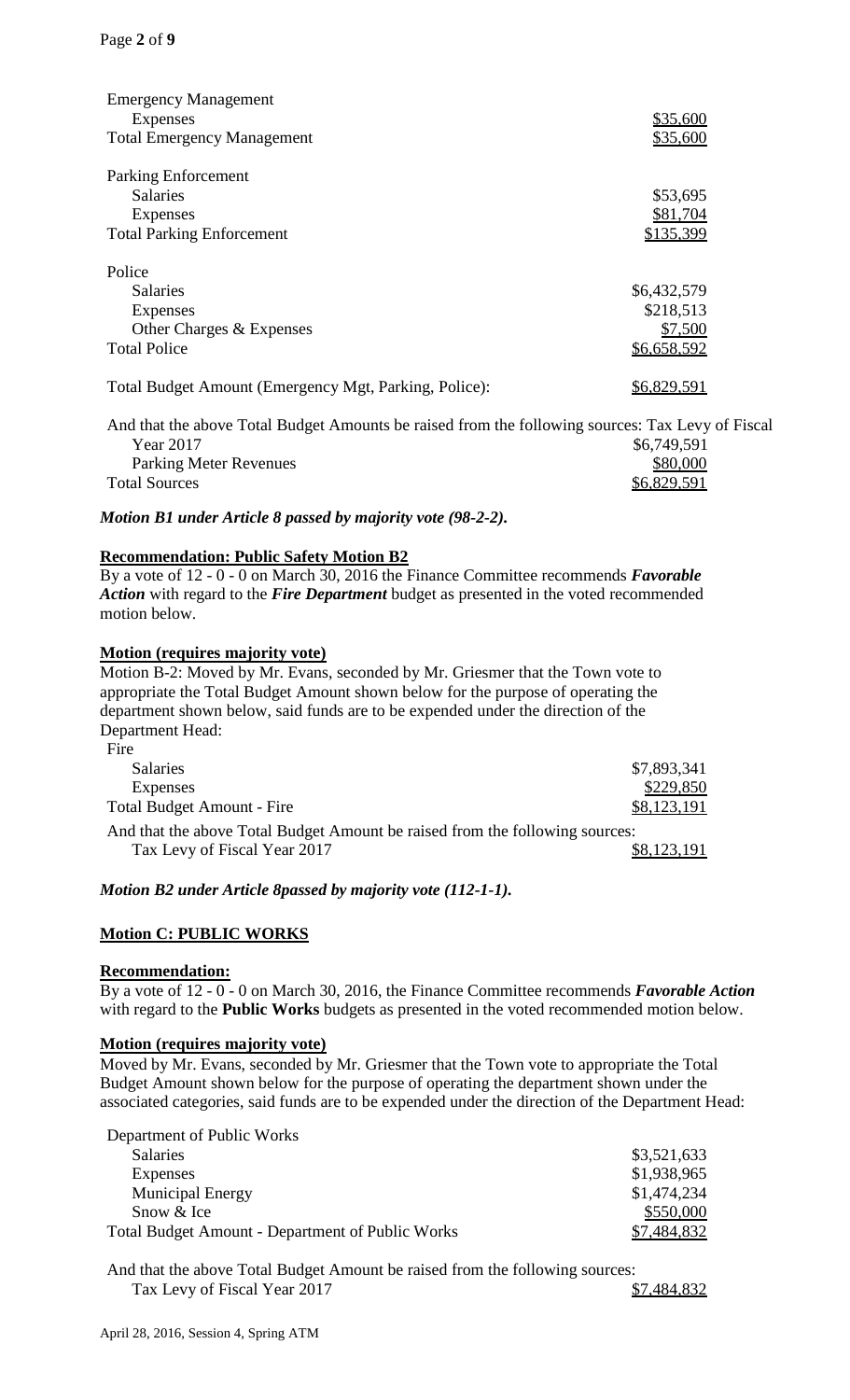# *Motion C under Article 8 passed by majority vote (112-1-0).*

## **Motion D: HEALTH AND COMMUNITY SERVICES**

### **Recommendation:**

By a vote of 8-5-0, the Finance Committee recommends Favorable Action on the Article 8 Motion D as follows:

### **Motion (requires majority vote)**

Moved by Mr. Evans, seconded by Mr. Griesmer that the Town vote to appropriate the Total Budget Amount shown below for the purpose of operating the departments shown under the associated categories said funds to be expended under the direction of each department head:

| <b>Community Services</b>                                                    |             |
|------------------------------------------------------------------------------|-------------|
| <b>Salaries</b>                                                              | \$1,271,206 |
| Expenses                                                                     | \$486,006   |
| <b>Total Community Services</b>                                              | \$1,757,212 |
| <b>Board of Health</b>                                                       |             |
| <b>Salaries</b>                                                              | \$471,196   |
| <b>Expenses</b>                                                              | \$35,750    |
| <b>Other Charges</b>                                                         | \$15,000    |
| & Expenses                                                                   |             |
| <b>Total Board of Health</b>                                                 | \$521,946   |
| <b>Total Budget Amount</b>                                                   | \$2,279,158 |
| And that the above Total Budget Amount be raised from the following sources: |             |

Tax Levy of Fiscal Year 2017 **\$2,279,158**

Ms. White spoke to this budget. Mr. Jennett spoke to the issue and assured Town Meeting that the Board of Selectmen will be looking at the issues surrounding the Natick Community Organic Farm. Discussion ensued on this budget.

Mr. Coffey moved to amend the main motion, seconded by Ms. Coughlin that the Town vote to appropriate the Total Budget Amount shown below for the purpose of operating the departments shown under the associated categories said funds to be expended under the direction of each department head:

| <b>Community Services</b>       |                                                                              |
|---------------------------------|------------------------------------------------------------------------------|
| <b>Salaries</b>                 | \$1,184,537                                                                  |
| Expenses                        | \$486,006                                                                    |
| <b>Total Community Services</b> | \$1,670,534                                                                  |
| Board of Health                 |                                                                              |
| <b>Salaries</b>                 | \$471,196                                                                    |
| Expenses                        | \$35,750                                                                     |
| <b>Other Charges</b>            | \$15,000                                                                     |
| $&$ Expenses                    |                                                                              |
| <b>Total Board of Health</b>    | \$521,946                                                                    |
| <b>Total Budget Amount</b>      | \$2,192,489                                                                  |
|                                 | And that the above Total Budget Amount be raised from the following sources: |
| Tax Levy of Fiscal Year 2017    | \$2,192,489                                                                  |

Discussion ensued on the amendment. *The amendment to the main motion failed (21-88-6). Motion D under Article 8 passed by majority vote (97-12-7).*

### **Motion E: Administrative Support Services**

### **Recommendation:**

By a vote of 12 - 0 - 0 on March 30, 2016, the Finance Committee recommends *Favorable Action*  with regard to the **Board of Selectmen, Personnel Board, Town Report, Legal, Finance Department, Information Technology Department, Town Clerk, Elections, Sealer of Weights**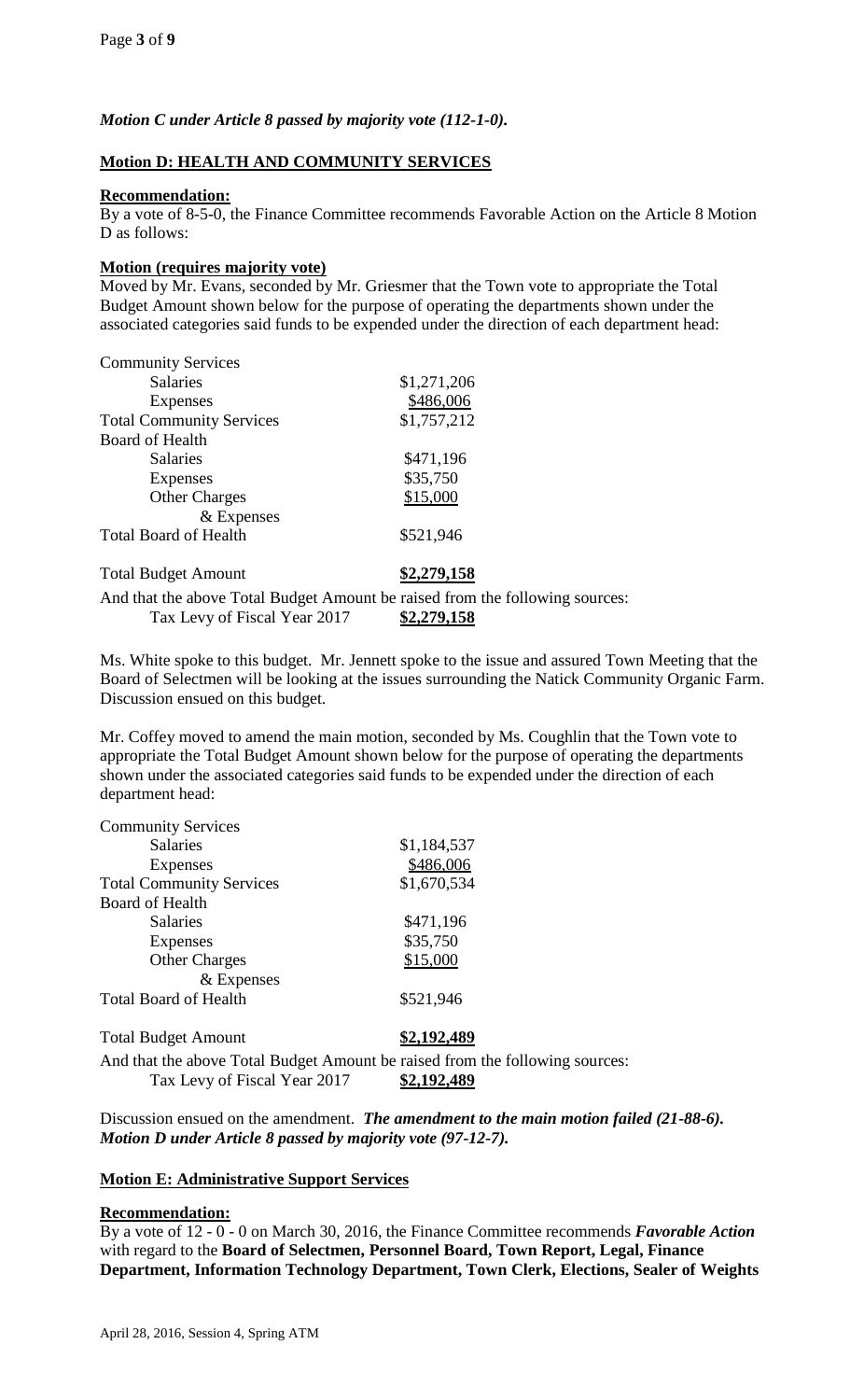**and Measures and Community and Economic Development Depar**tment budgets as presented in the voted recommended motion below.

## **Motion (requires majority vote)**

Moved by Mr. Evans, seconded by Mr. Griesmer, that the Town vote to appropriate the Total Budget Amount shown below for the purpose of operating the departments shown under the associated categories, said funds are to be expended under the direction of each Department Head or Director:

| <b>Board of Selectmen</b>           |                  |
|-------------------------------------|------------------|
| <b>Salaries</b>                     | \$970,733        |
| <b>Expenses</b>                     | \$267,450        |
| Other Charges & Expenditures        | \$93,000         |
| <b>Contract Settlements</b>         | \$875,000        |
| <b>Total Board of Selectmen</b>     | \$2,206,183      |
|                                     |                  |
| Personnel Board                     | \$1,000          |
| Other Charges & Expenditures        |                  |
| <b>Total Personnel Board</b>        | <u>\$1,000</u>   |
| <b>Town Report Professional</b>     |                  |
| Services                            | <u>\$4,100</u>   |
| <b>Total Town Report</b>            | \$4,100          |
|                                     |                  |
| Legal                               |                  |
| Expenses                            | \$349,600        |
| Other Charges & Expenditures        | \$7,500          |
| <b>Total Legal</b>                  | <u>\$357,100</u> |
| Finance                             |                  |
|                                     | \$1,088,512      |
| <b>Salaries</b>                     |                  |
| Expenses                            | \$387,350        |
| Other Charges & Expenditures        | \$75,000         |
| <b>Total Finance</b>                | \$1,550,862      |
| <b>Information Technology</b>       |                  |
| <b>Salaries</b>                     | \$333,170        |
| Expenses                            | \$566,500        |
| Other Charges & Expenditures        | <u>\$305,000</u> |
| <b>Total Information Technology</b> | \$1,204,670      |
| <b>Town Clerk</b>                   |                  |
| <b>Salaries</b>                     |                  |
|                                     | \$249,337        |
| Expenses                            | \$42,200         |
| <b>Total Town Clerk</b>             | \$291,537        |
| Elections                           |                  |
| Salaries (Registrars)               | \$69,463         |
| Expenses (Registrars)               | \$55,300         |
| <b>Total Elections</b>              | <u>\$124,763</u> |
|                                     |                  |
| Sealer of Weights & Measures        |                  |
| <b>Salaries</b>                     | \$14,659         |
| Expenses                            | <u>\$875</u>     |
| Total Sealer of Weights & Measures  | \$15,534         |
| <b>Community Development</b>        |                  |
| <b>Salaries</b>                     | \$840,155        |
| <b>Expenses</b>                     | <u>\$29,750</u>  |
| <b>Total Community Development</b>  | <u>\$869,905</u> |
|                                     |                  |
| <b>Total Budget Amount</b>          | \$6,625,654      |
|                                     |                  |

And that the above Total Budget Amount be raised from the following sources: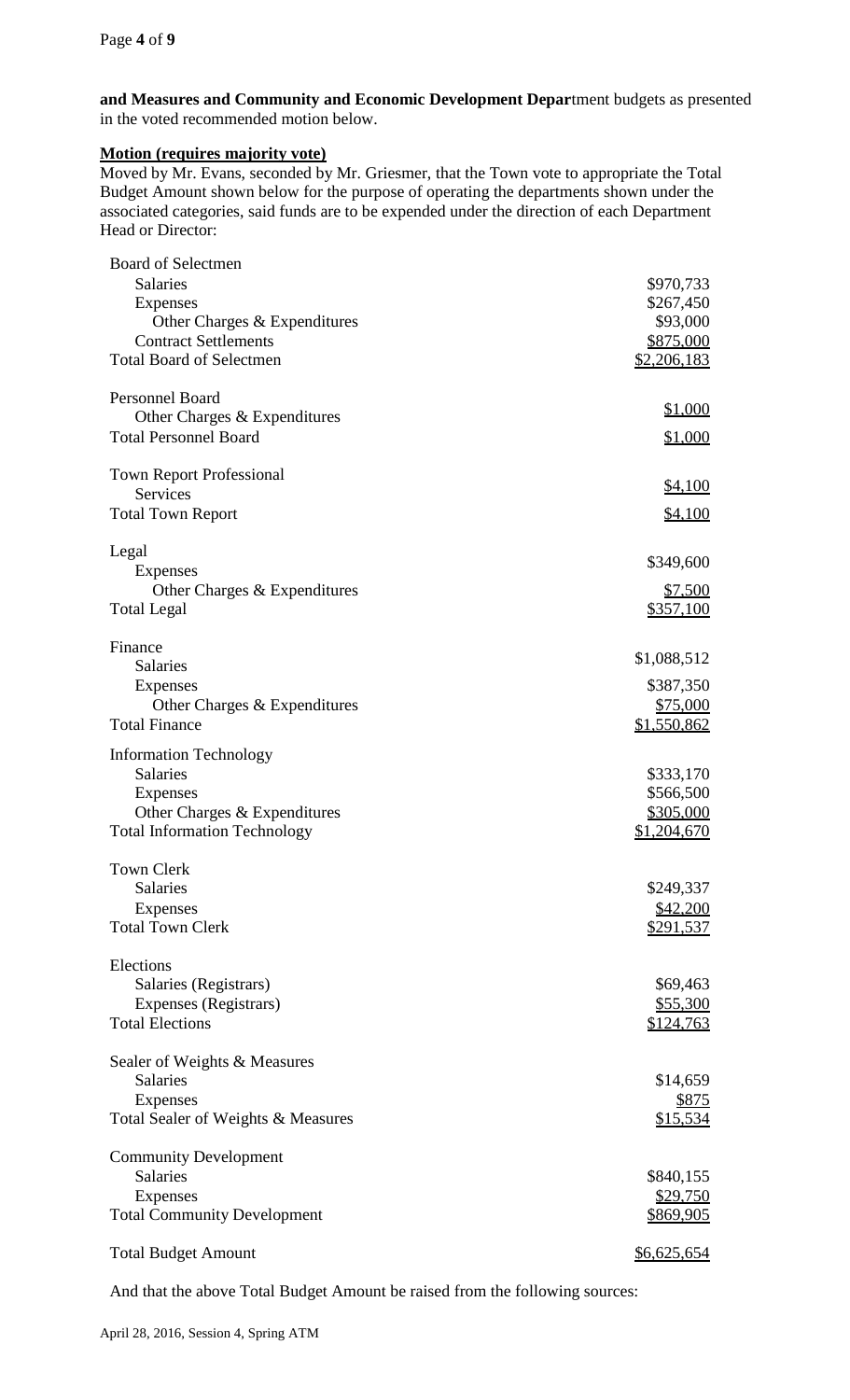# Tax Levy of Fiscal Year 2017 **\$6,625,654**

Mr. Connolly moved, seconded by Mr. Snow to amend the main motion by adding the following words at the end of the motion: ", provided, however, that under line item "Board of Selectmen, Contract Settlements," no expenditures shall be permitted to fund a so-called cost of living adjustment that represents a percentage increase in salaries where such percentage exceeds the comparable cost of living adjustment percentage increase in Social Security benefits made to retirees nor shall a transfer from the line item to any other line items be permitted to accomplish such a result. To correspond to Natick's FY 2017, the comparable cost of living adjustment percentage increase in Social Security benefits is defined to be one-half the percentage announced by Social Security for the calendar year 2016 plus one-half the percentage announced for calendar year 2017."

Discussion ensued on the amendment. Mr. Flynn, Town Counsel, spoke to this amendment and said that in his opinion this amendment would not be legal. The Moderator ruled that the body could still vote on this amendment. Discussion continued. Moved by Mr. Grady, seconded by Mr. Golden to move the question and end debate on the amendment. *The motion to close debate passed by a 2/3 vote (hand count). The amendment failed (10-98-4).**Motion E under Article 8 passed by majority vote (99-8-1).*

# **Motion F: Committees And Commissions**

### **Recommendation:**

By a vote of 12 - 0 - 0 on March 30, 2016, the Finance Committee recommends *Favorable Action* with regard to the **Finance Committee, commission on Disability, Natick Cultural Council, Historical Commission and Historic District Commission** budgets as presented in the voted recommended motion below.

## **Motion (requires majority vote)**

Moved by Mr. Evans, seconded by Mr. Griesmer that the Town vote to appropriate the Total Budget Amount shown below for the purpose of operating the departments shown under the associated categories, said funds are to be expended under the direction of each Department Head or Director:

| <b>Finance Committee</b>                                                                                     |          |
|--------------------------------------------------------------------------------------------------------------|----------|
| Expenses                                                                                                     | \$17,450 |
| <b>Total Finance Committee</b>                                                                               | \$17,450 |
| <b>Commission on Disability</b>                                                                              |          |
| Expenses                                                                                                     | \$750    |
| <b>Total Commission on Disability</b>                                                                        | \$750    |
| <b>Natick Cultural Council</b>                                                                               |          |
| Expenses                                                                                                     | \$700    |
| <b>Total Natick Cultural Council</b>                                                                         | \$700    |
| <b>Historical Commission</b>                                                                                 |          |
| Expenses                                                                                                     | \$750    |
| <b>Total Historical Commission</b>                                                                           | \$750    |
| <b>Historic District Commission</b>                                                                          |          |
| Expenses                                                                                                     | \$550    |
| <b>Total Historic District Commission</b>                                                                    | \$550    |
| <b>Total Budget Amount</b>                                                                                   | \$20,200 |
| And that the above Total Budget Amount be raised from the following sources:<br>Tax Levy of Fiscal Year 2017 | \$20,200 |
|                                                                                                              |          |

*Motion F under Article 8 passed by majority vote (103-1-0).*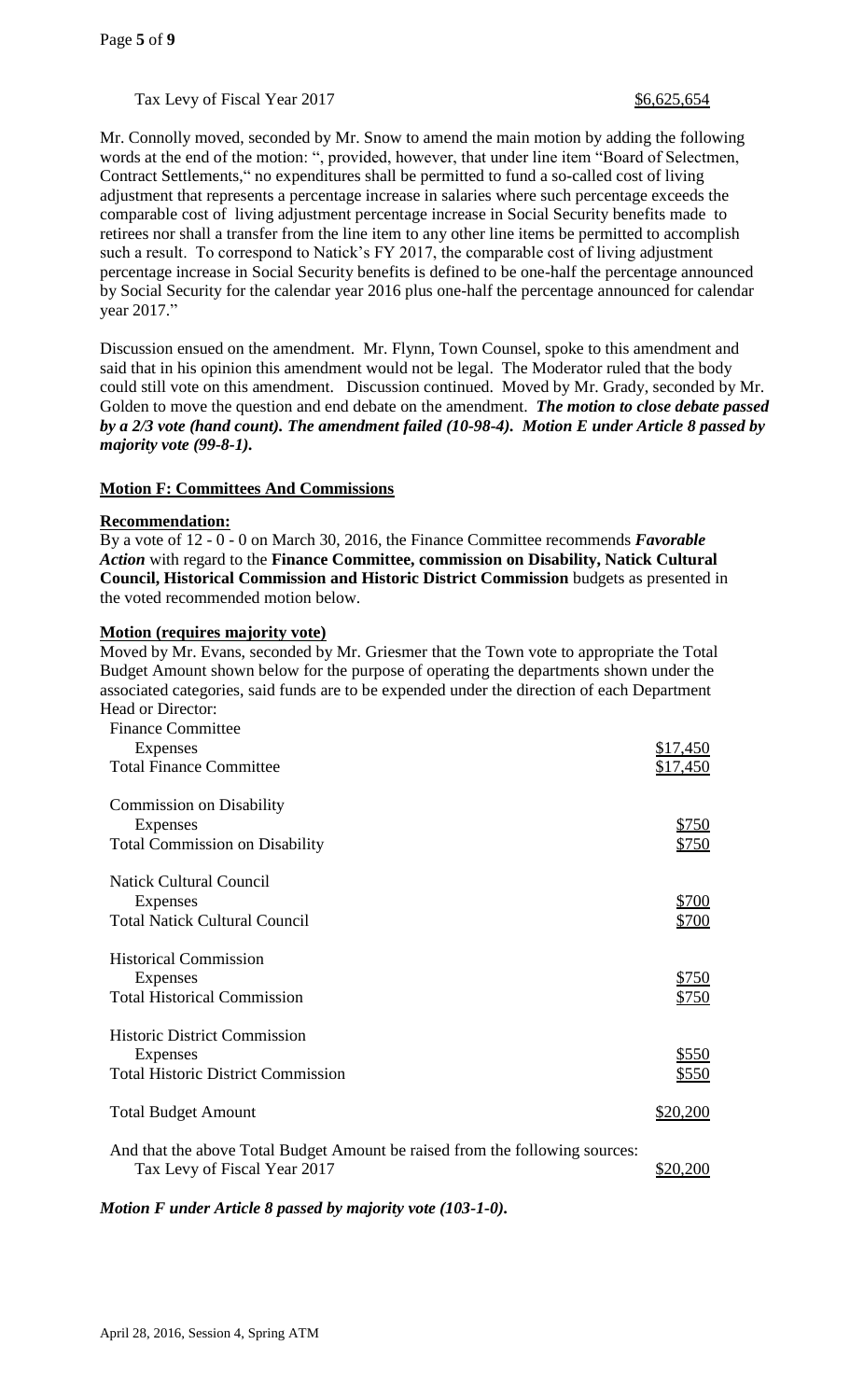# **Motion G: Shared Expenses**

## **Recommendation:**

By a vote of 12 - 0 - 0 on March 30, 2016, the Finance Committee recommends *Favorable Action* with regard to the **Employee Fringe Benefit, Property & Liability Insurance, Contributory Retirement, Non-Contributory Retirement, Debt Service, Reserve Fund and Facilities Management** budgets as presented in the voted recommended motion below.

### **Motion (requires two-thirds vote)**

Moved by Mr. Evans, seconded by Mr. Evans that the Town vote to appropriate the Total Budget Amount shown below for the purpose of funding the accounts and funds shown below, said funds are to be expended under the direction of the following officials or committees: Employee Fringe Benefits – Town Administrator; Property and Liability Insurance – Town Administrator; Contributory Retirement System Pension Liability – Collector/Treasurer; Non-Contributory Retirement Pension Liability - Comptroller; Debt Service – Collector/Treasurer; Reserve Fund – Finance Committee; Facilities Management – Town Administrator & Superintendent of Public Schools.

| <b>Insurances &amp; Benefits</b>                                             |                           |
|------------------------------------------------------------------------------|---------------------------|
| <b>Employee Fringe</b><br><b>Other Personnel Services</b>                    |                           |
| Other Personnel Services - Merit / Performance                               | \$15,609,744              |
| <b>Total Employee Fringe</b>                                                 | \$130,850<br>\$15,740,594 |
|                                                                              |                           |
| Property & Liability Insurance                                               |                           |
| <b>Purchased Services</b>                                                    | \$641,750                 |
| Total Property & Liability Insurance                                         | <u>\$641,750</u>          |
| Retirement                                                                   |                           |
| <b>Contributory Retirement</b>                                               |                           |
| <b>Pension Assessment</b>                                                    | \$8,194,354               |
| <b>Total Contributory Retirement</b>                                         | <u>\$8,194,354</u>        |
| <b>Non-Contributory Retirement</b>                                           |                           |
| Pensions                                                                     | \$42,803                  |
| <b>Total Non-Contributory Retirement</b>                                     | \$42,803                  |
|                                                                              |                           |
| Debt Service                                                                 |                           |
| Debt Service                                                                 |                           |
| Leased Equipment                                                             | \$148,703                 |
| <b>Leased Land</b>                                                           | \$3,900                   |
| Principal                                                                    | \$7,893,357               |
| Interest                                                                     | \$2,449,397               |
| <b>Total Debt Service</b>                                                    | <u>\$10,495,357</u>       |
| Reserve Fund – Finance Committee                                             |                           |
| <b>Reserve Fund</b>                                                          |                           |
| <b>Other Charges</b>                                                         | \$250,000                 |
| <b>Total Reserve Fund</b>                                                    |                           |
|                                                                              | \$250,000                 |
| <b>Facilities Management</b>                                                 |                           |
| <b>Facilities Management</b>                                                 |                           |
| <b>Salaries</b>                                                              | \$2,440,848               |
| <b>Expenses</b>                                                              | \$576,550                 |
| <b>Total Facilities Management</b>                                           | \$3,017,398               |
| <b>Total Budget Amount</b>                                                   | \$38,382,256              |
| And that the above Total Budget Amount be raised from the following sources: |                           |
| Tax Levy of Fiscal Year 2017                                                 | \$8,972,544               |
| <b>State Aid</b>                                                             | \$11,605,603              |
| <b>Local Receipts</b>                                                        | \$11,846,650              |
| Free Cash                                                                    | \$2,997,903               |
| <b>Overlay Surplus</b>                                                       | \$500,000                 |
| Title V Septic                                                               | \$7,684                   |
|                                                                              |                           |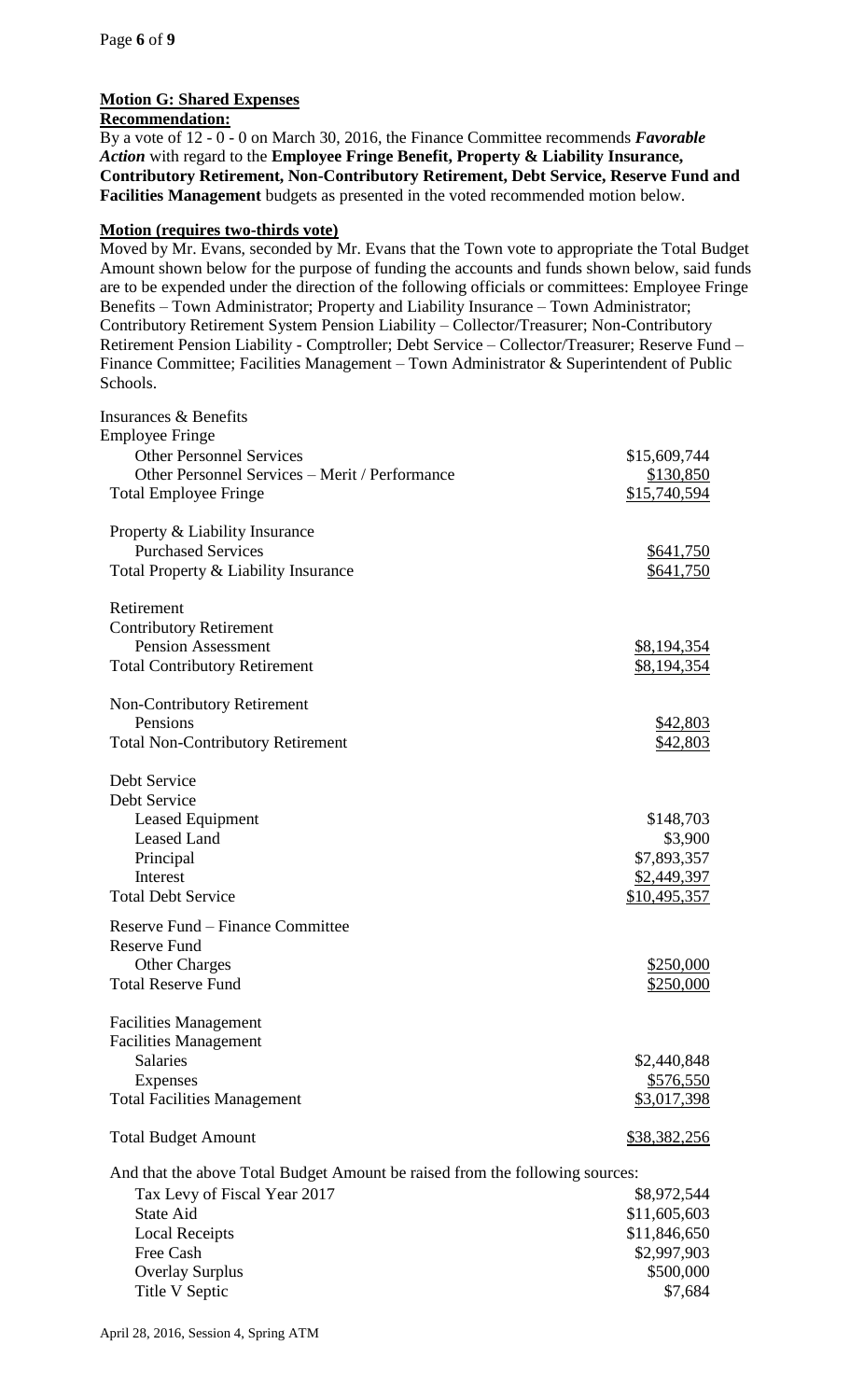| Water-Sewer User Fees             | \$2,218,150 |
|-----------------------------------|-------------|
| Golf User Fees                    | \$41,973    |
| <b>FAR Bonus Stabilization</b>    | \$3,900     |
| Premiums                          | \$64,682    |
| <b>School Building Assistance</b> | \$123,167   |
| <b>Total Sources</b>              | 8.382.256   |
|                                   |             |

Discussion ensued on this motion. *Motion G under Article 8 passed by two-thirds vote (99-4-2).*

## **Motion H: Water And Sewer Enterprise Fund**

### **Recommendation:**

By a vote of 12 - 0 - 0 on March 30, 2016, the Finance Committee recommends *Favorable Action*  with regard to the **Water & Sanitary Sewer, Utility Billing, Fringe Benefits, Water & Sewer Debt Service and Water & Sewer Reserve Fund** budgets as presented in the voted recommended motion below.

### Motion H1 for Water/Sewer Enterprise Fund (requires majority vote)

Moved by Mr. Evans, seconded by Mr. Griesmer that the Town vote to appropriate the Total Budget Amount shown below for the purpose of operating the Department shown under the associated categories, said funds are to be expended under the direction of the Department Head:

| Water & Sanitary Sewer Operations<br><b>Salaries</b><br>Expenses<br>Total Water & Sanitary Sewer Operations                           | \$1,878,441<br>\$7,192,320<br>\$9,070,761 |
|---------------------------------------------------------------------------------------------------------------------------------------|-------------------------------------------|
| <b>Utility Billing</b><br><b>Salaries</b><br>Expenses<br><b>Total Utility Billing</b>                                                 | \$112,214<br>\$89,000<br>\$201,214        |
| <b>Fringe Benefits</b><br><b>Other Personnel Services</b><br>Other Charges & Expenditures<br><b>Total Fringe Benefits</b>             | \$464,129<br>\$273,812<br>\$737,941       |
| Water & Sewer Debt Service<br>Principal<br>Interest<br><b>Total Debt Service</b>                                                      | \$1,996,150<br>\$394,638<br>\$2,390,788   |
| Water & Sewer Reserve Fund<br><b>Expenses</b><br>Total Water & Sewer Reserve Fund                                                     | \$200,000<br>\$200,000                    |
| <b>Total Budget Amount</b>                                                                                                            | \$12,600,704                              |
| And that the above Total Budget Amount be raised from the following sources: Water-<br><b>Sewer User Fees</b><br><b>Total Sources</b> | \$12,600,704<br><u>\$12,600,704</u>       |

### **Total Sources \$12,600,704**

*Motion H1 under Article 8 passed by majority vote (98-1-0).*

### **H2: Water And Sewer Indirect Cost Allocations**

### **Recommendation:**

By a vote of 12 - 0 - 0 on March 30, 2016, the Finance Committee recommends *Favorable Action*  with regard to the **Water and Sewer Indirect Cost Allocations** as presented in the voted recommended motion below.

### **Motion H2 for Water/ Indirect Cost Allocations (requires majority vote)**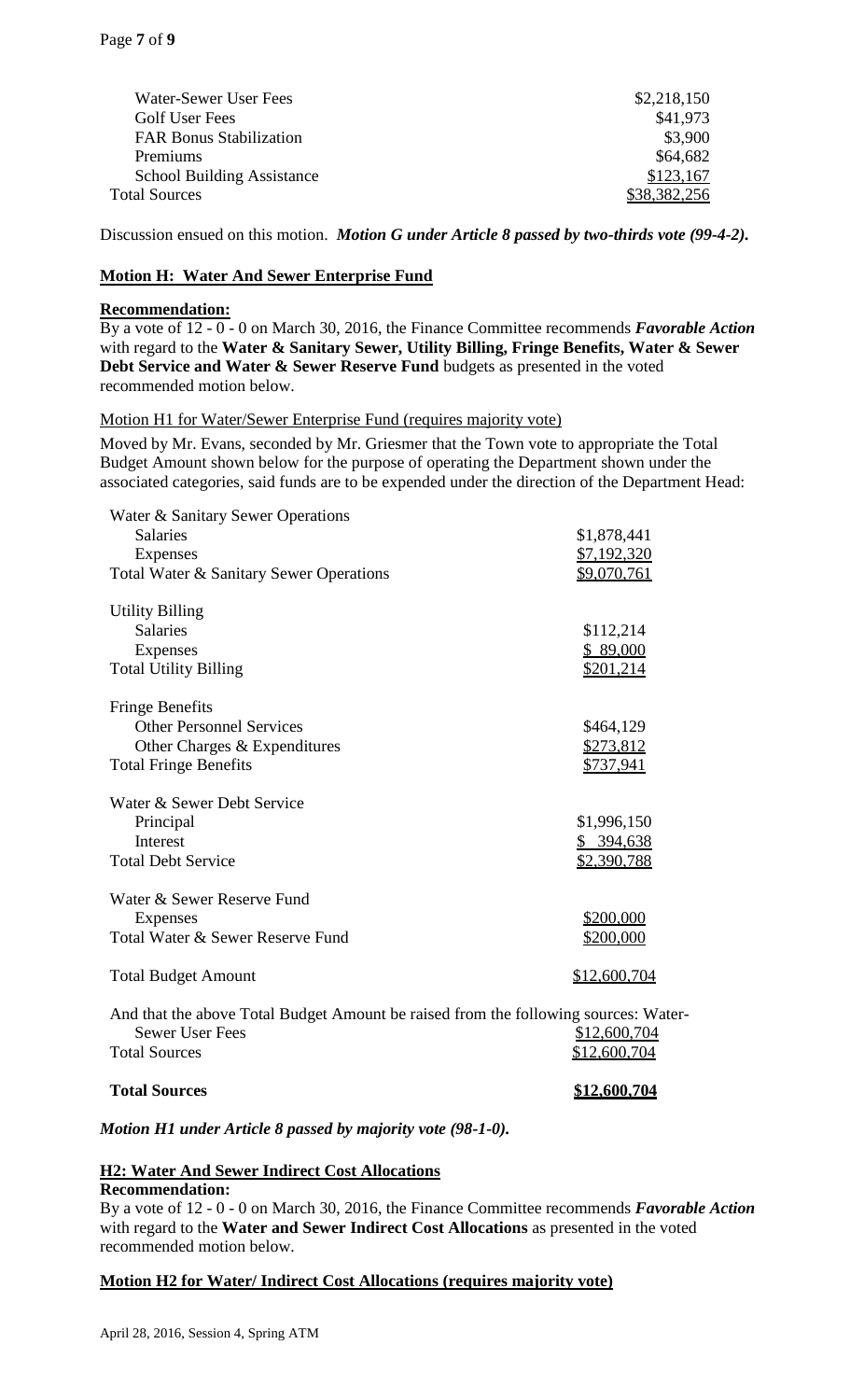Moved by Mr. Evans, seconded by Mr. Griesmer that the Town vote to approve the following indirect cost allocations raised in the General Fund:

| Allocations:                                        | Total        |
|-----------------------------------------------------|--------------|
| <b>DPW</b> Administration                           | \$134,609    |
| <b>Engineering Services</b>                         | 389,911      |
| <b>Equipment Maintenance</b>                        | 391,653      |
| <b>Highway Sanitation Recycling</b>                 | 282,360      |
| <b>Facility Maintenance</b>                         | 69,481       |
| <b>Public Safety</b>                                | 110,893      |
| Finance – Administration                            | 10,203       |
| Finance – Assessing                                 | 8,876        |
| Finance – Collector/Treasurer                       | 84,890       |
| Finance – Comptroller                               | 62,216       |
| <b>Town Administration</b>                          | 161,916      |
| <b>Community Development</b>                        | 86,196       |
| <b>Information Technology</b>                       | 116,890      |
| Procurement                                         | 34,389       |
| <b>Human Resources</b>                              | 2,859        |
| <b>Legal Services</b>                               | 35,710       |
| Property & Liability Insurance                      | 256,700      |
| <b>Utilities</b>                                    | 52,002       |
| Vehicle Fuel                                        | 100,562      |
| <b>Sub-total General Fund</b>                       | \$2,389,319  |
| Water/Sewer Staff Performing General Fund Functions |              |
| <b>GIS Services</b>                                 | $(\$38,529)$ |
| W/S Administrative Assistant - DPW                  | (37, 131)    |
|                                                     |              |

| (37, 131)   |
|-------------|
| (62, 572)   |
| (32,936)    |
| (\$171,169) |
| \$2,218,150 |
|             |

And that the Sum of \$2,218,150 appropriated in the General Fund be raised from the following sources:

| Water/Sewer User Fees                                  | \$2,218,150 |
|--------------------------------------------------------|-------------|
| (See Motion for Section G, Article 8: Shared Expenses) | \$2,218,150 |

Mr. White and Mr. Chenard spoke to this motion. *Motion H2 under Article 8 passed by majority vote (98-0-1).*

# **Motion I: Sassamon Trace Enterprise Fund**

### **Recommendation:**

By a vote of 12 - 0 - 0 on March 30, 2016, the Finance Committee recommends *Favorable Action*  with regard to the **Sassamon Trace Operations, Sassamon Trace Fringe Benefits and Sassamon Trace Debt Service** budgets as presented in the voted recommended motion below.

### **MOTION I1: (Requires majority vote)**

Moved by Mr. Evans, second that the Town vote to appropriate the Total Budget Amount shown below for the purpose of operating the departments shown under the associated categories, said funds are to be expended under the direction of the Department Head or Director:

| <b>Sassamon Trace Operations</b>      |           |
|---------------------------------------|-----------|
| <b>Salaries</b>                       | \$296,776 |
| Expenses                              | \$303,601 |
| <b>Total GC Operations</b>            | \$600,377 |
| <b>Sassamon Trace Fringe Benefits</b> |           |
| <b>Other Personnel Services</b>       | \$55,312  |
| Other Charges & Expenditures          | \$16,423  |
| <b>Total GC Fringe Benefits</b>       | \$71,735  |